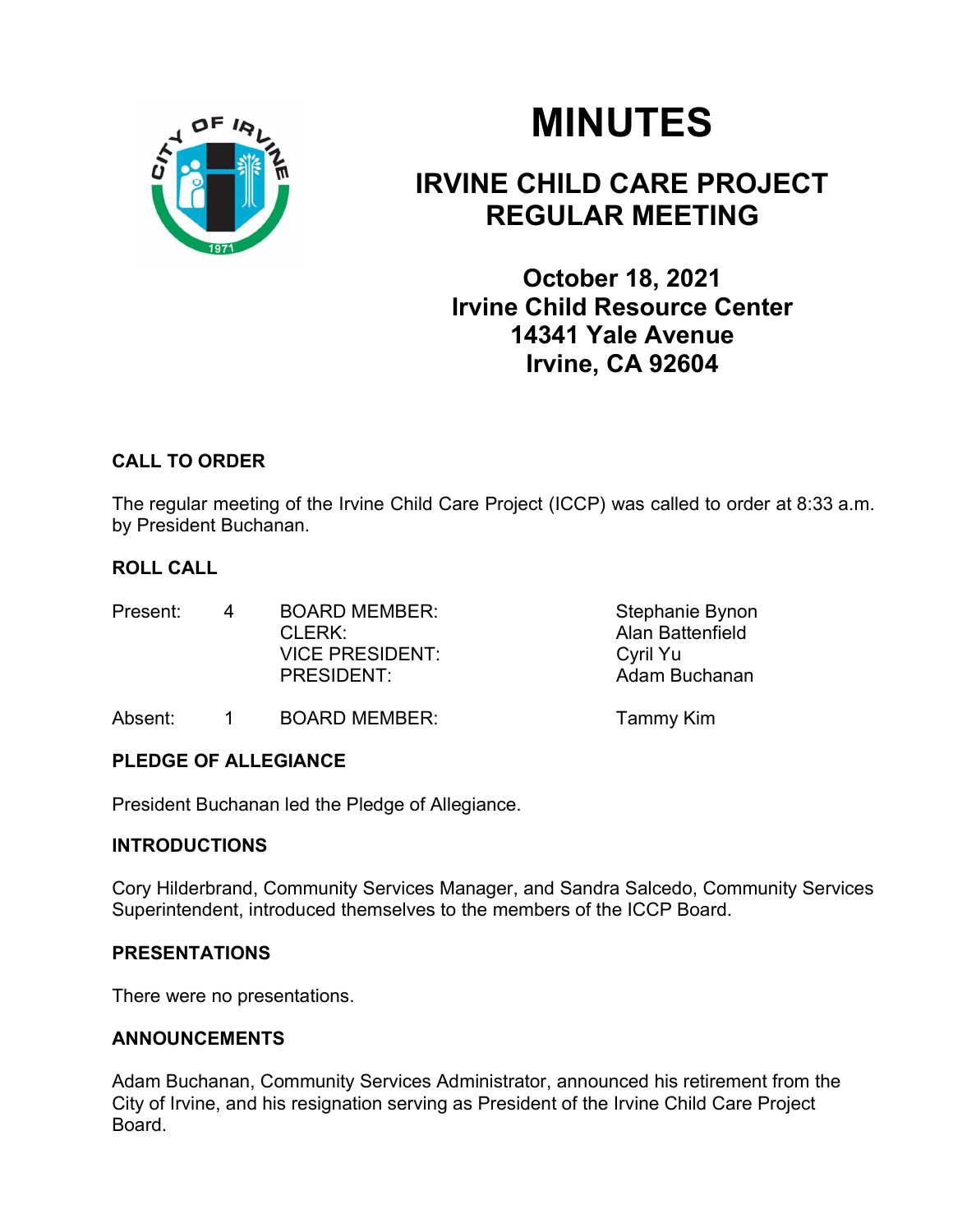#### PUBLIC COMMENTS

There were no public comments.

#### ADDITIONS AND DELETIONS TO THE AGENDA

There were no additions or deletions to the agenda.

#### CONSENT CALENDAR

#### Moved by Clerk Battenfield and seconded by Board Member Bynon to approve Consent Calendar items 1 through 9.

The motion carried as follows:

Ayes: Battenfield, Buchanan, Bynon, Yu Absent Kim

#### 1. MINUTES

#### ACTION:

Approved the minutes of the Irvine Child Care Project meeting held on September 13, 2021.

#### 2. WARRANT REQUEST - CATALYST FAMILY INC.

#### ACTION:

Approved payment of \$49,032.47 to Catalyst Family Inc. for child care development services for August 1-31, 2021.

#### 3. WARRANT REQUEST - IRVINE CHILDREN'S FUND (ICF) SCHOLARSHIPS

#### ACTION:

Approved payments for warrants totaling the amount of \$9,181.75 (CDBG) for child care services for August 1-31, 2021 funded by ICF scholarships.

- $\bullet$  \$ 2,196.75 to Catalyst Family Inc. (CDBG)
- $\bullet$  \$ 383.00 to Creekers Club (CDBG)
- \$ 00.00 to Dolphin Club
- \$ 00.00 to Kids Stuff
- **\$ 6,602.00 to Rainbow Rising (CDBG)**

#### 4. WARRANT REQUEST - IRVINE CHILDREN'S FUND CORONAVIRUS (CV) **SCHOLARSHIPS**

#### ACTION:

Approved payments for warrants totaling the amount of \$10,778.57 (CDBG-CV) for child care services for August 1-31, 2021 funded by CV scholarships.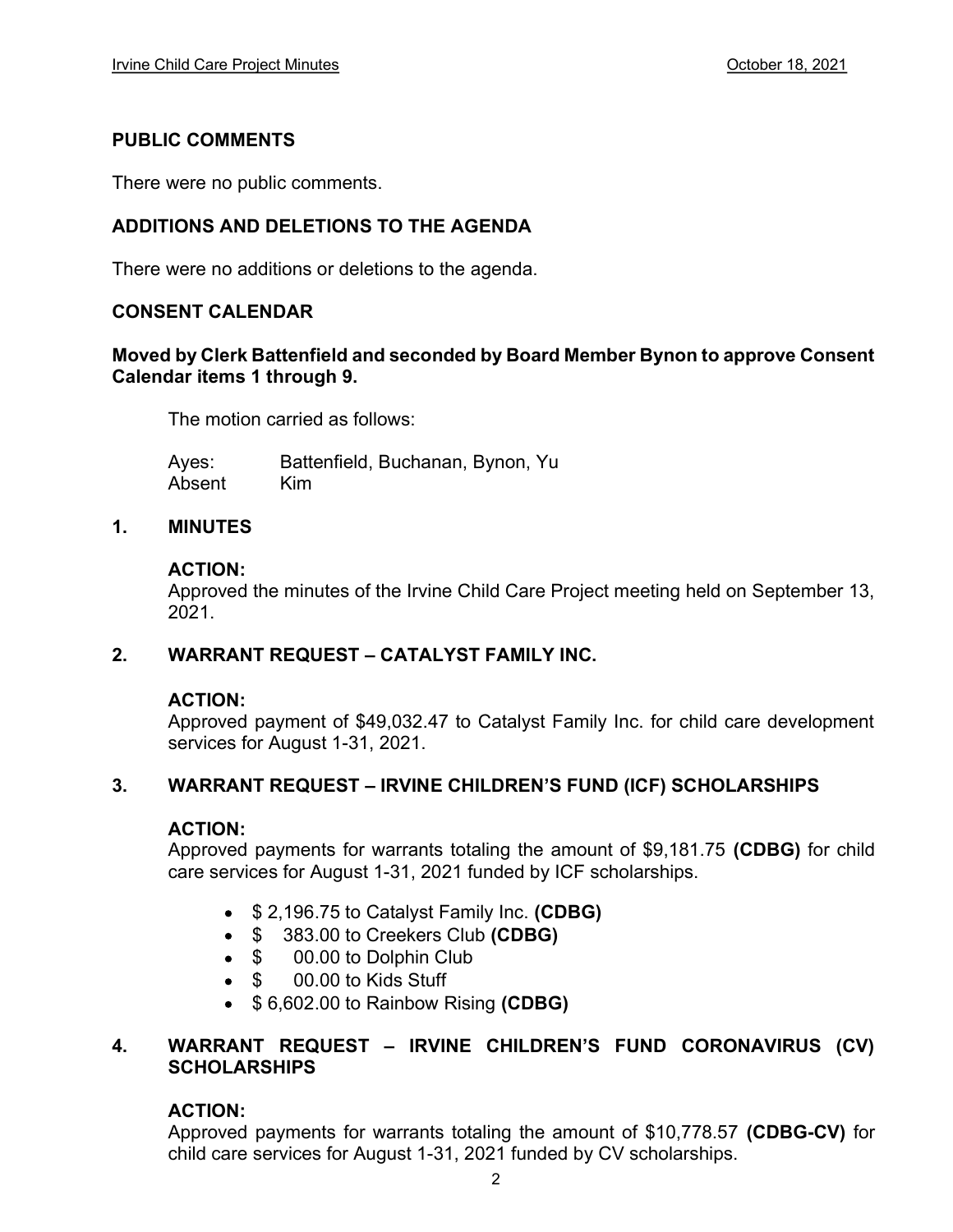- $\bullet$  \$ 2,937.98 to Catalyst Family Inc. (CDBG-CV)
- $\bullet$  \$ 528.75 to Creekers Club (CDBG-CV)
- $\bullet$  \$ 510.00 to Dolphin Club
- \$ 00.00 to Kids Stuff
- **\$ 6,801.84 to Rainbow Rising (CDBG-CV)**

#### 5. WARRANT REQUEST - IRVINE CHILDREN'S FUND (ICCP) SCHOLARSHIPS

#### ACTION:

Approved payments for warrants totaling the amount of \$422.00 (ICCP) for child care services for August 1-31, 2021 funded by ICCP scholarships.

- \$ 00.00 to Catalyst Family Inc.
- \$ 00.00 to Creekers Club
- $\bullet$  \$ 00.00 to Dolphin Club
- \$ 00.00 to Kids Stuff
- **\$** 422.00 to Rainbow Rising (ICCP)

#### 6. WARRANT REQUEST – IRVINE UNIFIED SCHOOL DISTRICT (IUSD)

#### ACTION:

Approved payment of \$73,956.67 for payment for sale of IUSD-owned portables to ICCP, Utilities, Facilities and Financial Support Services, Custodial Equipment Amortization and Custodial Services for the month of August 2021.

- \$47,685.08 for Custodial Services
- \$ 675.00 for Custodial Equip Amortization
- \$10,589.42 for Payment of Portable Purchase
- $\bullet$  \$ 8,007.17 for Utilities
- \$7,000.00 for Facilities & Financial Support

#### 7. WARRANT REQUEST - CITY OF IRVINE

#### ACTION:

Approved payment of \$19,692.21 to the City of Irvine for Program and Grant Administration for the month of August 2021.

- \$18,711.56 for Program Administration
- \$ 980.65 for Grant Administration

#### 8. DEPOSIT OF CDBG-CV SCHOLARSHIP FUNDS FROM ICF

#### ACTION:

Authorized the deposit of funds from the ICF into the appropriate account as follows:

\$ 250.00 01-005-712-00-8699